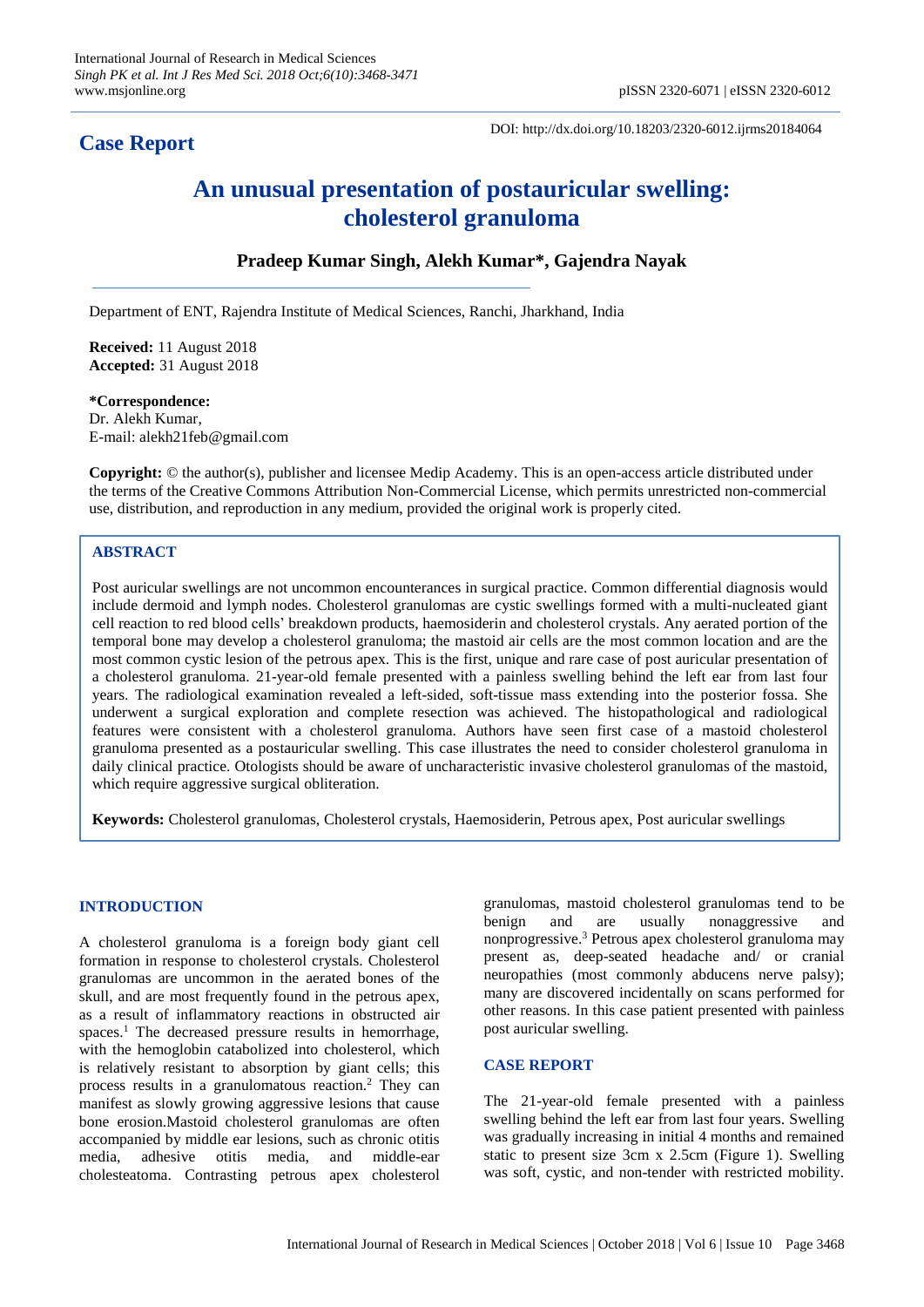Margins are not well defined. Skin over the swelling was normal and was not attached to it. There was no discharging sinus or pointing abscess. Bruit or any pulsation was not present in the swelling. There was no history of trauma, fever, loss of appetite, discharging ear, difficulty in hearing, tinnitus, vomiting and giddiness. The patient had no other complaints or other constitutional symptoms. There was no history of such lesion in his family members.



**Figure 1: Soft, cystic, and non-tender swelling behind the left ear.**

On otoscopic examination both ear TM intact and cone of light present. Pure Tone Audiometry revealed both ear hearing sensitivity within normal limit. In FNAC smears shows plenty of hemosiderophages, RBC and few lymphocytes against proteinaceous background. Magnetic resonance imaging (MRI) showed a well defined cystic lesion measuring 25x28x27mm extending toward the posterior fossa inward with high-signal intensity on T1 and T2 weighted images noted in mastoid region abutting ear and causing bone erosion (Figure 2).



**Figure 2: MRI showed a well-defined, high-signalintensity, soft-tissue mass protruding to the left posterior fossa; A) Axial MRI, B) Coronal MRI.**

The patient underwent surgical exploration under general anesthesia. Left retro auricular incision given extended toward the temporal area. Retro auricular flap everted, and cyst wall seen causing thinning of the bone forming a covering over it (Figure 3). Entire sac was explored from the wall which was eroding bony tables, dark brown colour fluid seen and aspirated (Figure 4). Under mastoid tip area a yellowish colour crystals seen (Figure 5). Dura was exposed but intact cyst wall debrided from the bone along with fluid and debris.



**Figure 3: Cyst wall causing thinning of the bone forming a covering over it.**



**Figure 4: Dark brown colour fluid seen and aspirated.**



### **Figure 5: Under mastoid tip area a yellowish colour crystal seen.**

The histopathological examination revealed fibrous cyst wall lined by low columnar epithelium. Vascular proliferation chronic inflammatory infiltrate and siderophages seen in the wall with cholesterol clefts with foreign body giant cell reaction (Figure 6).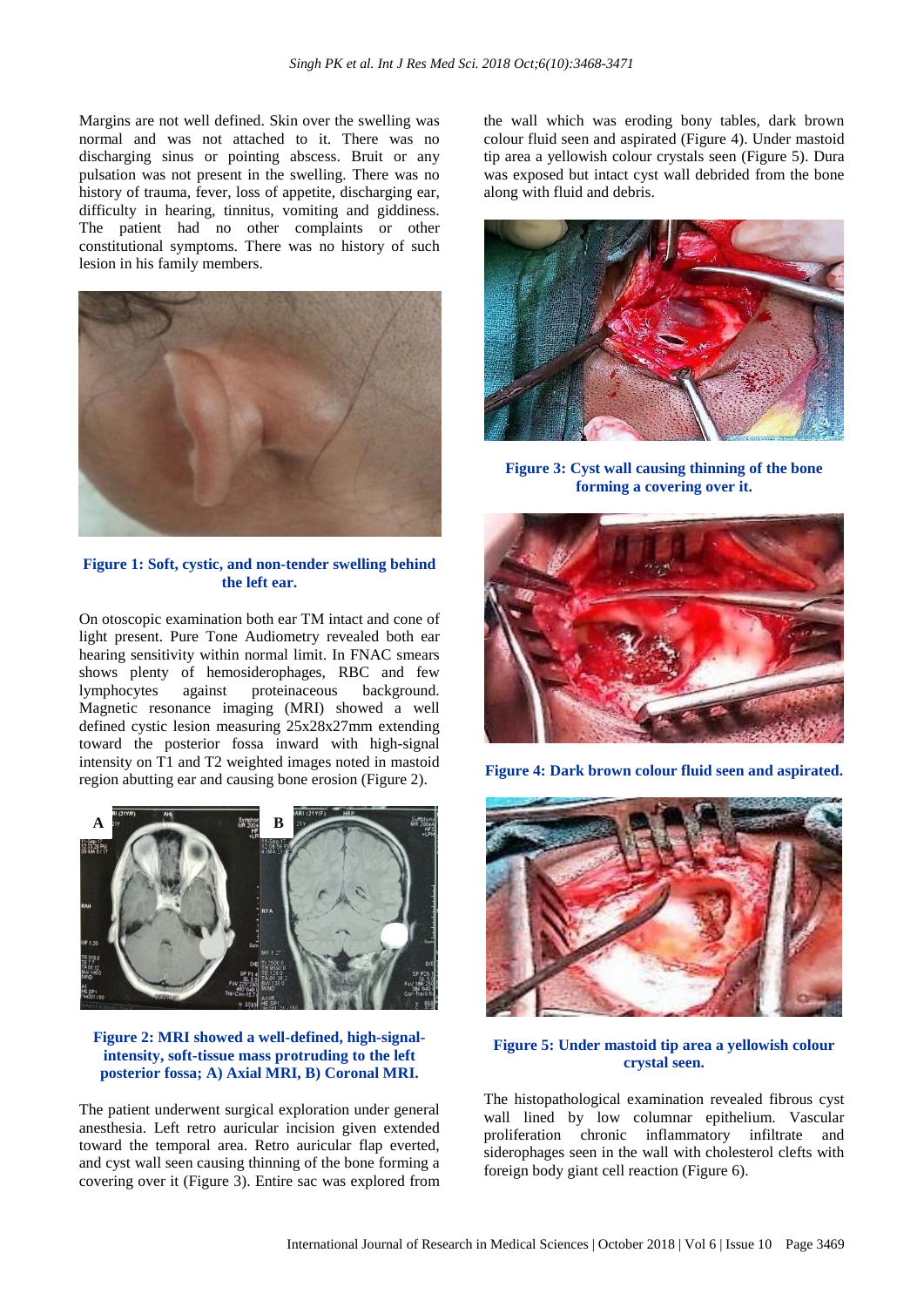

#### **Figure 6: The H & E stain reveals cholesterol clefts, hemosiderin deposits, and granulomatous inflammation with giant cells.**

#### **DISCUSSION**

Clinical symptoms, Radiological and Histological features highly suggestive of Cholesterol granuloma. They can manifest as slowly growing aggressive lesions that cause bone erosion. The pathogenesis of cholesterol granuloma is uncertain and two theories have been proposed: the classic "obstruction-vacuum hypothesis" and the "exposed marrow hypothesis".<sup>4,5</sup> Histologically, cholesterol granuloma are composed of yellowish-brown fluid which contains cholesterol crystal, multi nucleated giant cells, RBC and blood break down products. This is surrounded by fibrous capsule with fragile blood vessels.

Based on the clinical symptoms and radiological features, cholesterol granulomas can be classified as aggressive and nonaggressive. <sup>6</sup> The more common lesions are aggressive cholesterol granulomas that originate from the petrous apex. Pfister et al. determined the amount of ongoing hemorrhage required to produce an aggressive cholesterol granuloma in the petrous apex.<sup>7</sup> Nonaggressive cholesterol granulomas usually occur in the tympanomastoid region. Aggressive petrous apex cholesterol granulomas can erode into the cochlea, internal auditory meatus, or middle or posterior cranial fossae, threatening several cranial nerves, including nerves V and VI.

The possibility of dural adherence and invasion by this aggressive variant is relevant to the surgical plan. Surgeons must be prepared for dura and sinus repair, and a multidisciplinary approach might be needed. Due to its rarity, however, cholesterol granuloma was not included in the differential diagnosis and its destructive pattern might not be expected preoperatively CT failed to distinguish the cholesterol granuloma from other lesions, such as cholesteatoma. Authors had reviewed four other case reports, in which cholesterol granuloma was not included in the differential diagnosis until MRI or surgery was performed. 8-11 The MRI characteristics of cholesterol granuloma with high signal intensity on T1- and T2 weighted images facilitates its differentiation from a cholesteatoma, which has low signal intensity on T1weighted images, but high intensity on T2-weighted images, or from other diseases, and to delineate the anatomic location and involvement of adjacent structures.

#### **CONCLUSION**

Otolaryngologists should be aware of uncharacteristic invasive cholesterol granulomas of the mastoid, which require aggressive surgical obliteration. Preoperative MRI has more diagnostic value than CT in terms of differentiating a cholesterol granuloma from other masses, such as a cholesteatoma.

#### **ACKNOWLEDGEMENTS**

Authors would like to thank to the faculty members for their proper guidance and the staffs of ENT Department, RIMS for their support and help.

*Funding: No funding sources Conflict of interest: None declared Ethical approval: The study was approved by the Institutional Ethics Committee*

#### **REFERENCES**

- 1. Friedmann I, Graham MD. The ultrastructure of cholesterol granuloma of the middle ear: an electron microscope study. J Laryngol Otol. 1979;93:433-42.
- 2. Ferlito A. Cholesteatoma of the middle ear and cholesterol granuloma: histopathological and clinical considerations. Ann Otolaryngol Chir Cervicofac. 1973;90:697-710.
- 3. Morais D, Díaz de Tuesta J, Benito JI, Sierra J, Miyar V. Cholesterol granuloma of the temporal lobe. Acta Otorrinolaringol Esp. 1996;47:317-20.
- 4. Nager GT, Vanderveen TS. Cholesterol granuloma involving the temporal bone. Ann Oto Rhino Laryngol. 1976 Mar;85(2):204-9.
- 5. Jackler RK, Cho M. A new theory to explain the genesis of petrous apex cholesterol granuloma. Otol Neurotol. 2003;24:96-106.
- 6. Mosnier I, Cyna-Gorse F, Grayeli AB, Fraysse B, Martin C, Robier A, et al. Management of cholesterol granulomas of the petrous apex based on clinical and radiologic evaluation. Otol Neurotol. 2002 Jul 1;23(4):522-8.
- 7. Pfister MH, Jackler RK, Kunda L. Aggressiveness in cholesterol granuloma of the temporal bone may be determined by the vigor of its blood source. Otol Neurotol. 2007;28:232-5.
- 8. Martin TP, Tzifa KT, Chavda S, Irving RM. A large and uncharacteristically aggressive cholesterol granuloma of the middle ear. J Laryngol Otol. 2005;119:1001-3.
- 9. Jang CH, Cho YB. Huge cholesterol granuloma of the middle ear extending to middle cranial fossa. In Vivo. 2009;23:191-3.
- 10. Murugasu E, Yong TT, Yoon CP. Invasive middle ear cholesterol granuloma involving the basal turn